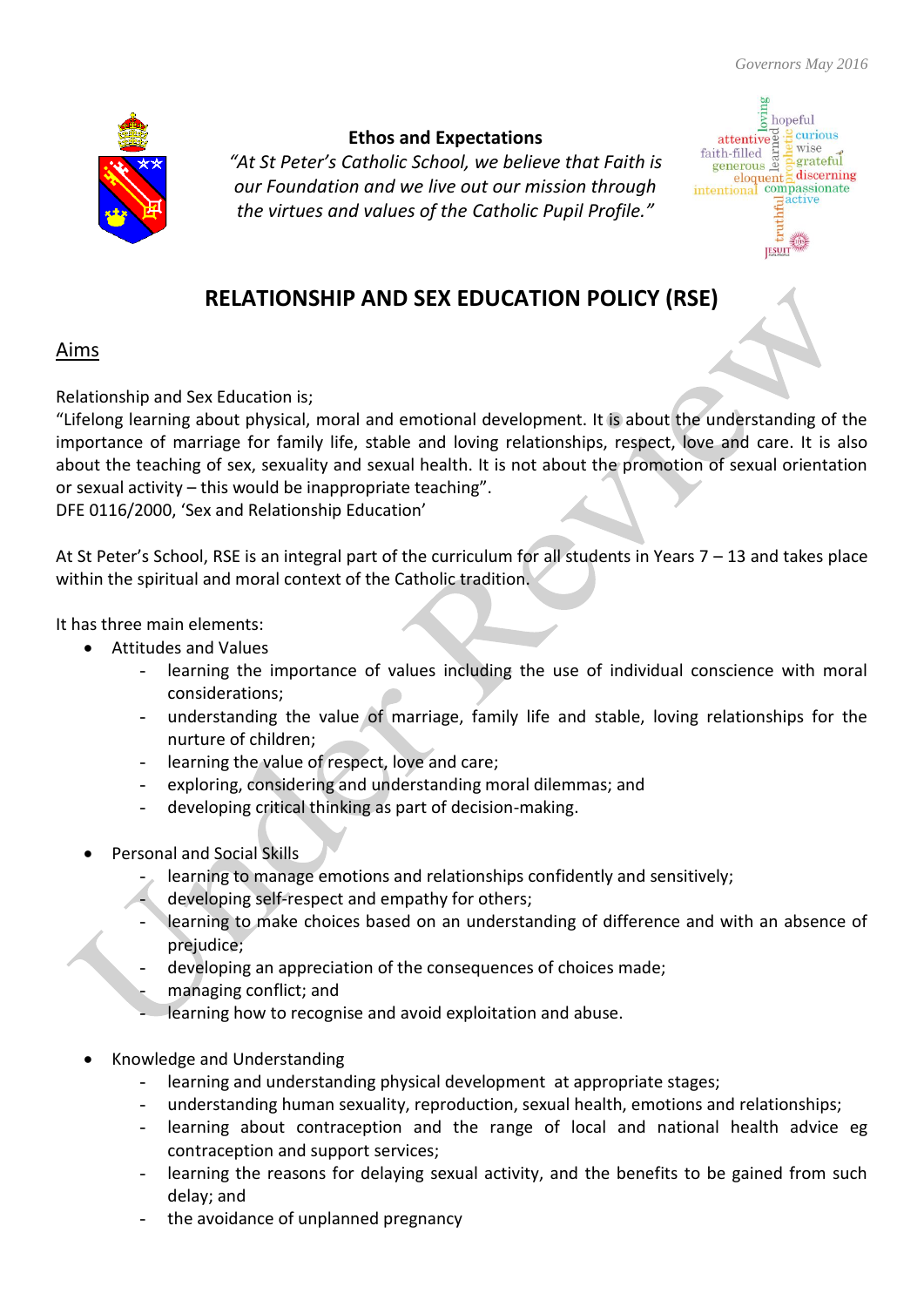The school aims to provide a relationship and sex programme in order to:-

- enable students to come to an understanding of themselves and others as fully human;
- help young people to learn what the Church teaches and build bonds of communication with each other;

augment students' understanding of their physical and emotional development;

promote ways in which young people can examine stereotypes of masculine and feminine behaviour and assume responsibilities for their own actions;

help students to develop the confidence and skills to discern messages in the media and the positive and negative effects of peer pressure, enabling them to make decisions about how to act in accordance with their own beliefs and values.

#### Learning Outcomes

#### **By the end of Key Stage 3**

| Pupils will be able to:                                                | Evidenced in              |
|------------------------------------------------------------------------|---------------------------|
| Manage changing relationships                                          | Family Life year 8        |
| Recognise risk of personal safety in sexual behaviour and be able      | Family Life year 8        |
| to make safe decisions                                                 |                           |
| Ask for help and support                                               | Ongoing all years/PD      |
| Explain the relationship between self-esteem and how they see          | Who am I? Year 8 PD       |
| themselves                                                             |                           |
| Develop skills of assertiveness in order to resist peer pressure and   | Year 7 PD                 |
| stereotyping                                                           |                           |
| See the complexity of moral, social and cultural issues and be able    | Judaism/Hinduism,         |
| to form a view of their own                                            | Creation SOW?? Year 8     |
| Develop good interpersonal skills to sustain existing relationships    | Family Life year 8        |
| as they grow and change and to help them make new relationships        |                           |
| Be tolerant of the diversity of personal, social and sexual            | Stereotyping PD           |
| preference in relationships                                            |                           |
| Develop empathy with the core values of family life in all its variety | Family Life year 8        |
| of forms                                                               |                           |
| Recognise the need for commitment, trust and love in meaningful        | Family Life year 7 & 8    |
| relationships which may manifest themselves in a variety of forms,     | <b>Vocation Year 9</b>    |
| including marriage                                                     |                           |
| Recognise the stages of emotions in relation to loss and change        | Family Life year 8        |
| caused by divorce, separation and new family members and how           | Grief and loss Year 8 PD. |
| to manage their feelings positively                                    |                           |
|                                                                        |                           |

| Pupils will know and understand:                                     | Evidenced in                    |
|----------------------------------------------------------------------|---------------------------------|
| That fertilisation in humans is the fusion of a male and female cell | Family Life year 7              |
|                                                                      | <b>Reproduction Science Yr7</b> |
| The physical and emotional changes that take place during            | Reproduction Science            |
| adolescence                                                          | Yr7Family Life year 8           |
| About the human reproductive system, including the menstrual         | Family Life year 7              |
| cycle and fertilisation                                              | <b>Reproduction Science Yr7</b> |
| How the foetus develops in the uterus                                | <b>Reproduction Science Yr7</b> |
| How the growth and reproduction of bacteria and the replication      | Cells Science Year 7            |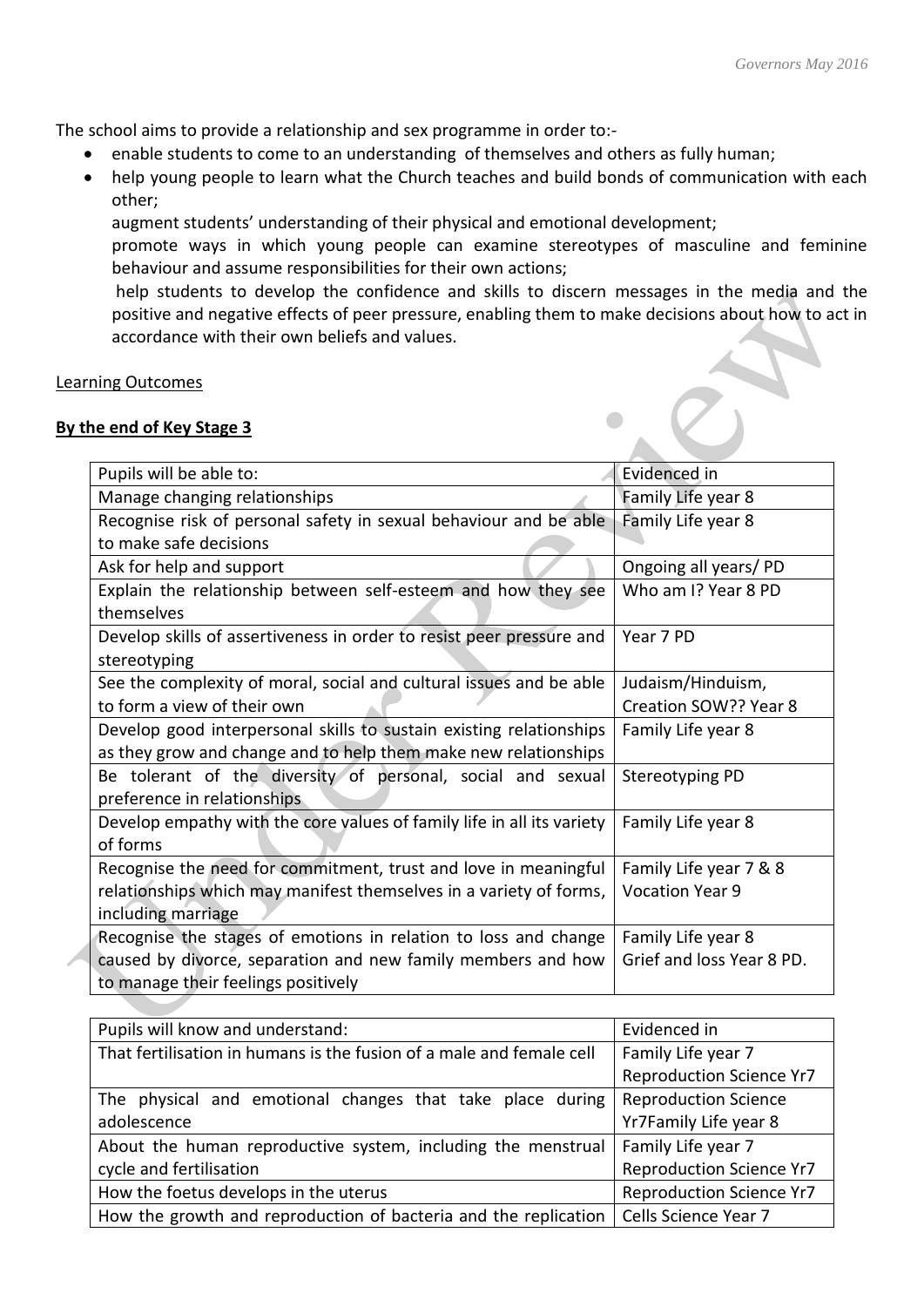|                                                      | $U \cup V \cup I \cup V \cup I \cup I \cup V$ |
|------------------------------------------------------|-----------------------------------------------|
| of viruses can affect health                         | Microbes Science Year 8                       |
| How good relationships can promote mental well-being | Family Life year 7 & 8                        |
|                                                      | PD Transition &                               |
|                                                      | relationships Year 7 & 8                      |
| The sources of advice and support                    | Pastoral avenues PD                           |
|                                                      | signposting.                                  |

| Pupils will have considered:                                                     | Evidenced in                    |
|----------------------------------------------------------------------------------|---------------------------------|
| The benefits of sexual behaviour within a committed relationship                 |                                 |
| How they see themselves, affects their self-confidence and   Who am I? Year 8 PD |                                 |
| behaviour                                                                        | Family Life year 7              |
| How it feels to be different and be discriminated against                        | <b>Year 8 Discrimination PD</b> |
| The unacceptability of prejudice and homophobic bullying                         | Who am I? Year 8 PD             |
| What rights and responsibilities mean in relationships                           | Who am I? Year 8 PD             |

## **By the end of Key Stage 4**

| Pupils will be able to:                                          | Evidenced in               |
|------------------------------------------------------------------|----------------------------|
| Recognise the influences and pressures around sexual behaviour   | Year 10 PD. 'No rush, no   |
| and respond appropriately and confidently seek professional      | regrets.'                  |
| health care advice                                               |                            |
| Manage emotions associated with changing relationships with      | Year 10 PD. 'No rush, no   |
| parents and friends                                              | regrets.'                  |
|                                                                  | Social Cohesion Year 10 RE |
| See both sides of an argument and express and justify a personal | Debating: Science, PD,     |
| opinion                                                          | English, GCSE RE, whole    |
|                                                                  | school.                    |
| Have the determination to stand up for their beliefs and values  | GCSE RE, whole school.     |
| Make informed choices about the pattern of their lifestyle which | Year 10 PD. 'No rush, no   |
| promotes well-being                                              | regrets.' Alcohol & drugs. |
| Develop qualities of empathy and sympathy and the ability to     | <b>GCSE RE</b>             |
| respond emotionally to the range and depth of feelings within    |                            |
| close relationships                                              |                            |
| Work cooperatively with a range of people who are different from | <b>GCSE RE</b>             |
| themselves                                                       |                            |
|                                                                  |                            |

| Pupils will know and understand:                                 | Evidenced in            |
|------------------------------------------------------------------|-------------------------|
| The ways in which hormonal control occurs, including the effects | Unit B1 Biology GCSE    |
| of the sex hormones and some medical uses of hormones            |                         |
| including the control and promotion of fertility                 |                         |
| The defence mechanisms of the body                               | Unit B1 Biology GCSE    |
| How sex is determined in humans                                  | Unit B1 Biology GCSE    |
| How HIV and other STIs affect the body                           | Year 10 PD 'No rush, no |
|                                                                  | regrets.'               |
| The link between eating disorders and self-image and sexual      | Year 10 PD.             |
| identity                                                         |                         |
| The risks of early sexual activity and the link with the use of  | Year 10 PD 'No rush, no |
| alcohol and drugs                                                | regrets.'               |
| How the different forms of contraception work and where to get   | <b>GCSE RE</b>          |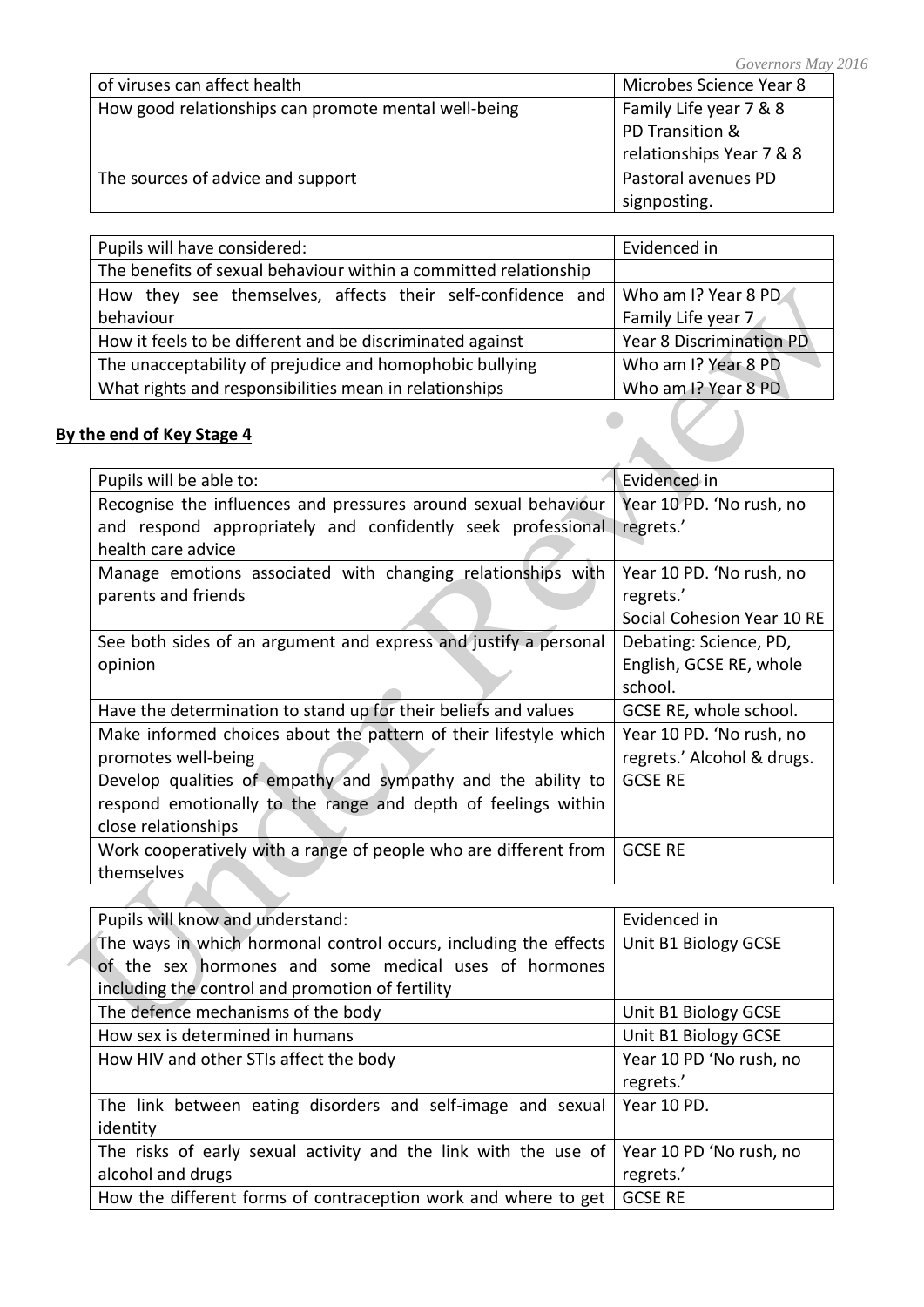|                                                                    | .                       |
|--------------------------------------------------------------------|-------------------------|
| advice                                                             | Year 10 PD 'No rush, no |
|                                                                    | regrets.'               |
| The role of statutory and voluntary organisations                  | Year 10 PD 'No rush, no |
|                                                                    | regrets.'               |
| The law in relation to sexual activity for young people and adults | Year 10 PD 'No rush, no |
|                                                                    | regrets.'               |
| How their sexual identity is influenced by both their personal     | Year 10 PD 'No rush, no |
| values, those of their family and society                          | regrets.'               |
| How to respond appropriately within a range of social              | <b>GCSE RE</b>          |
| relationships, how to access the statutory and voluntary agencies  | Year 10 PD 'No rush, no |
| which support relationships in crisis                              | regrets.'               |
| The qualities of good parenting and its value to family life       | <b>GCSE RE</b>          |
|                                                                    | Year 10 PD 'No rush, no |
|                                                                    | regrets.'               |
| The benefits of marriage or a stable partnership in bringing up    | <b>GCSE RE</b>          |
| children                                                           |                         |
| The way different forms of relationships including marriage        | <b>GCSE RE</b>          |
| depend for their success on maturity and commitment                | Year 10 PD 'No rush, no |
|                                                                    | regrets.'               |
|                                                                    |                         |
|                                                                    |                         |

| Pupils will have considered:                                             | Evidenced in            |
|--------------------------------------------------------------------------|-------------------------|
| Their developing sense of sexual identity and feel confident and         | Year 10 PD 'No rush, no |
| comfortable with it                                                      | regrets.'               |
| How personal, family and social values influence behaviour               | <b>GCSE RE</b>          |
|                                                                          | Year 10 PD 'No rush, no |
|                                                                          | regrets.'               |
| issues<br>The<br>abortion,<br>around<br>moral<br>such<br>arguments<br>as | <b>GCSE RE</b>          |
| contraception and age of consent                                         | Year 10 PD 'No rush, no |
|                                                                          | regrets.'Consent.       |
| The individual contributions made by partners in a sustained             | <b>GCSE RE</b>          |
| relationship and how these can be of joy or benefit to both              |                         |
| The consequences of close relationships including having children        | <b>GCSE RE</b>          |
| and how this will create family ties which impact on their lives and     |                         |
| those of others                                                          |                         |

# **By the end of Key Stage 5**

A.

| Students will be able:                                              | Evidenced in                      |
|---------------------------------------------------------------------|-----------------------------------|
| To recognise the value and presence of an informed conscience       | Extended project/Christian Living |
| To apply the principles arisen from an informed conscience          | Extended project/Christian Living |
| To appreciate and evaluate the impact of the Church's moral         | Extended project/Christian Living |
| teaching upon personal beliefs, attitudes and conduct               |                                   |
| To understand the moral teaching of the Church on life, and         | Extended project/Christian Living |
| related issues, and how this can conflict with values in daily life |                                   |
| To apply, and use, the available tools of Christian living to their | Extended project/Christian Living |
| own moral stance and lifestyle                                      |                                   |
| To reprise and reflect on the Church's teaching on conscience,      | Extended project/Christian Living |
| beliefs, values and attitudes, and to develop a life pattern that   |                                   |
| incorporates regular self-review                                    |                                   |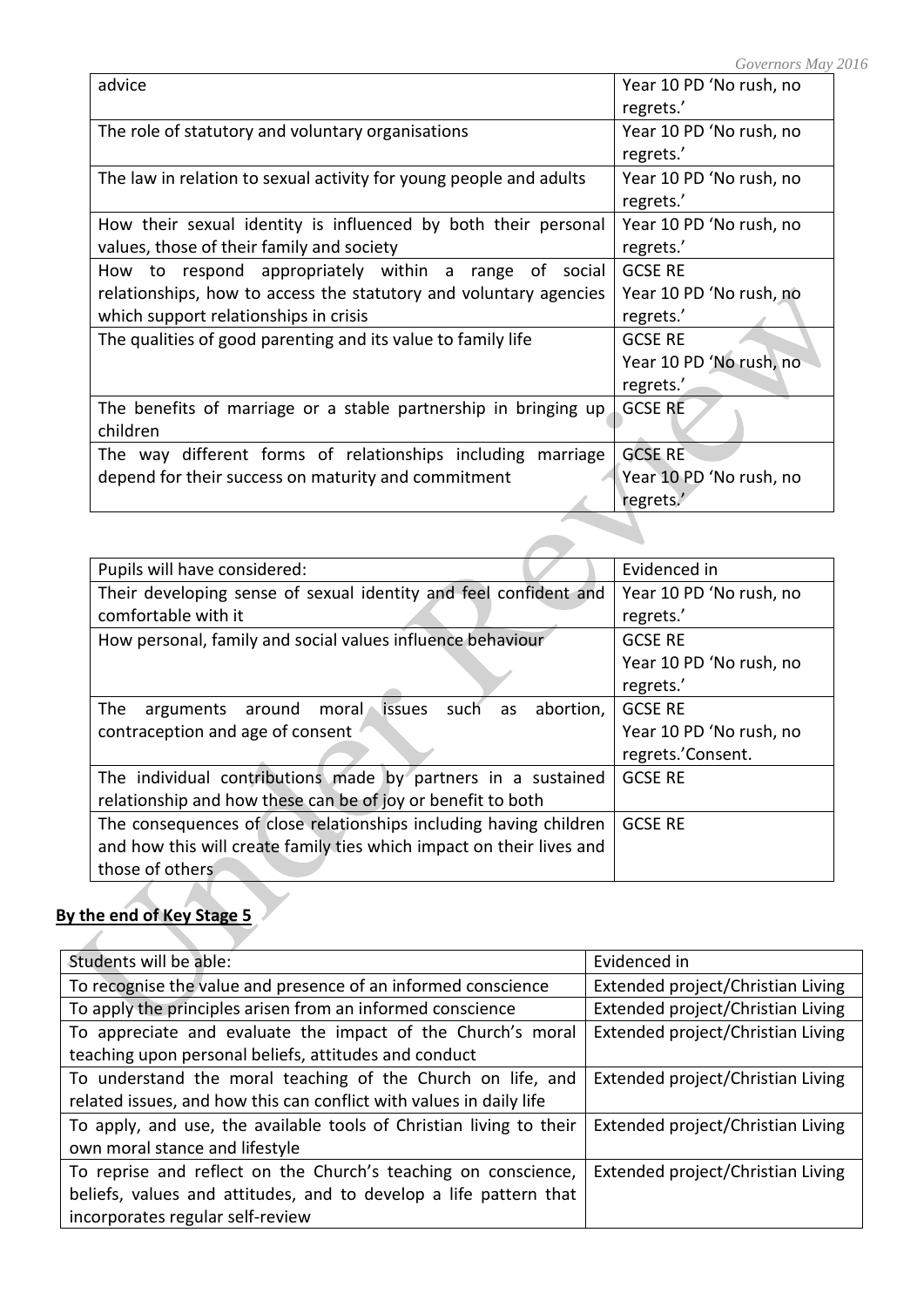#### **School Curriculum**

RSE – Subject Leaders – RE

Science PSHE Citizenship PE Form time Pastoral Team (Social Sciences) Health & Social Care

All staff have a role in the implementation of the policy and must be aware of the implications of this document. The RSE programme includes the following aspects:

- physical
- emotional
- spiritual
- moral
- legal

within a climate which enables students to explore and reflect on complex issues and to appreciate the compassion of Christ.

 Discreet lesson time in all subject areas listed in addition to outside speakers e.g Life Yr10, 12, 13, Cancer talks Yr 10, Theme days Yr9 (Summer Term)

### **Guidance from the Catholic Education Service**

In designing our Schemes of Work we have acted in accordance with the following advice:

- 1. Pupils should be taught from an early age to understand human sexuality and to respect themselves and others. They should be given accurate information. This will enable them to understand difference and help to remove prejudice.
- 2. Human sexuality (is a gift of God and) finds its perfect expression within loving life-long marriage. Any other physical sexual expression falls short to some degree of that ideal. It follows that human sexuality is not fulfilled in self-gratification or in promiscuous or casual relationships.
- 3. Traditional (Christian) marriage should be promoted as the fundamental building block of society and of family life and as the proper context for the nurture of children.
- 4. Pupils have a right to develop without being subject to any physical or verbal abuse about sexual orientation or to the encouragement of sexual activity.
- 5. Life-long celibacy can be fulfilling. In this way of life an individual's sexual instincts may be channelled into generous love and service of others.
- 6. Life-long human friendships are an important gift and should be honoured and cherished.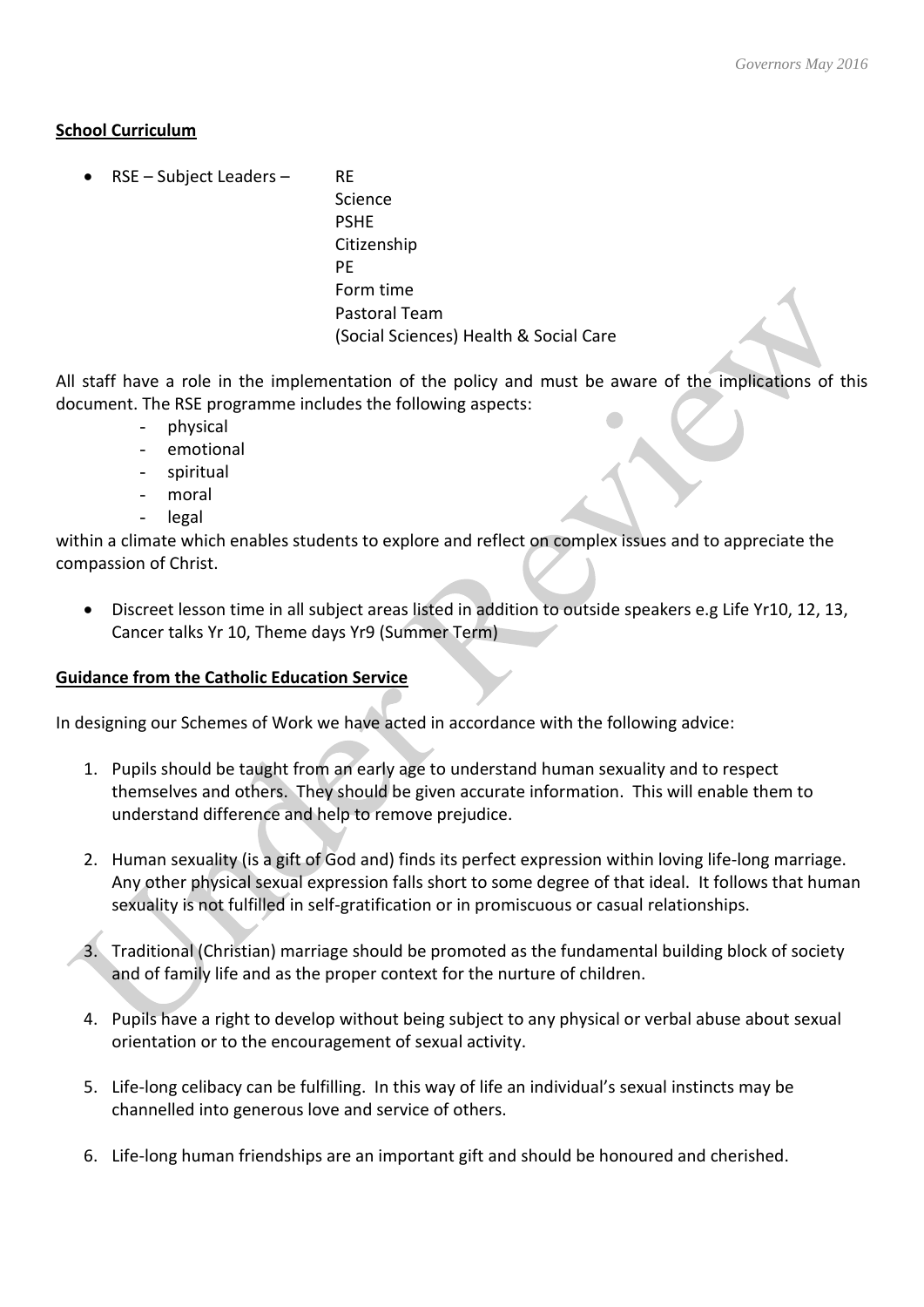7. Human beings fall short of the ideal but the admission of failure can bring forgiveness and reconciliation. People can change their behaviour. Couples working through problems within marriage can find deeper love and strengthened character.

#### **Equal Opportunities**

Equality of opportunity is an issue of access and is a crucial part of the educational offer at St Peter's. Sex and Relationships Education is seen as an important vehicle to deliver many aspects of equality as RSE will inevitably encompass the issues of gender, culture, religious beliefs, HIV/AIDS, stereotyping. Throughout the teaching of such issues, students are encouraged to take on a mature approach to the complex nature of the work. **(Please see school's Equal Opportunities Policies).**

#### **Teaching and Learning**

Meeting guidelines set within the school's Teaching and Learning Policy, Confidentiality and Child Protection policies.

#### **Primary Liaison**

Discussion and consultation taken place with representatives from our five Catholic feeder schools.

#### **Child Withdrawal Procedures**

On entry to St Peter's, parents agree to their child fully taking part in every aspect of the religious life of the school, including Religious Education lessons and liturgies. However, parents have a statutory right to withdraw their children from aspects of the RSE programme. It is up to any individual who is considering such a withdrawal to reconcile their own conscience in this matter. In the first instance, they are advised to discuss the situation with the appropriate Subject Leader.

### **Homosexuality**

The following should be read in light of the underlying principles, that 'sexuality is a gift from God'. Given the nature of our society, students are likely to ask questions about homosexuality. The aims of teaching about homosexuality and responding to students' questions and concerns should be:

- To enable students to understand the Catholic teaching on prejudice, compassion, love and homosexuality. That to express homosexuality itself is not evil or sinful. However, the Catholic Church teaches that homosexual acts go against the natural order.
- To enable students to comprehend and discuss the range of sexual attitudes found in society. To help students recognise sexuality as part of the total person and to become aware that there are many forms of expression of sexuality and friendship.
- To help reduce discrimination and to educate tolerance, so students do not run the risk of becoming persecuted and socially isolated as a result of their perceived sexual orientation.
- To develop a critical attitude towards stereotypes, in the media and elsewhere, of masculinity, femininity, heterosexuality, homosexuality and bisexuality.
- To examine misinformation about homosexuality and challenge stereotypes.
- To facilitate discussion on the changing nature of relationships during childhood, adolescence and adulthood.
- To make students aware of the laws which apply to sexual behaviour in this country.